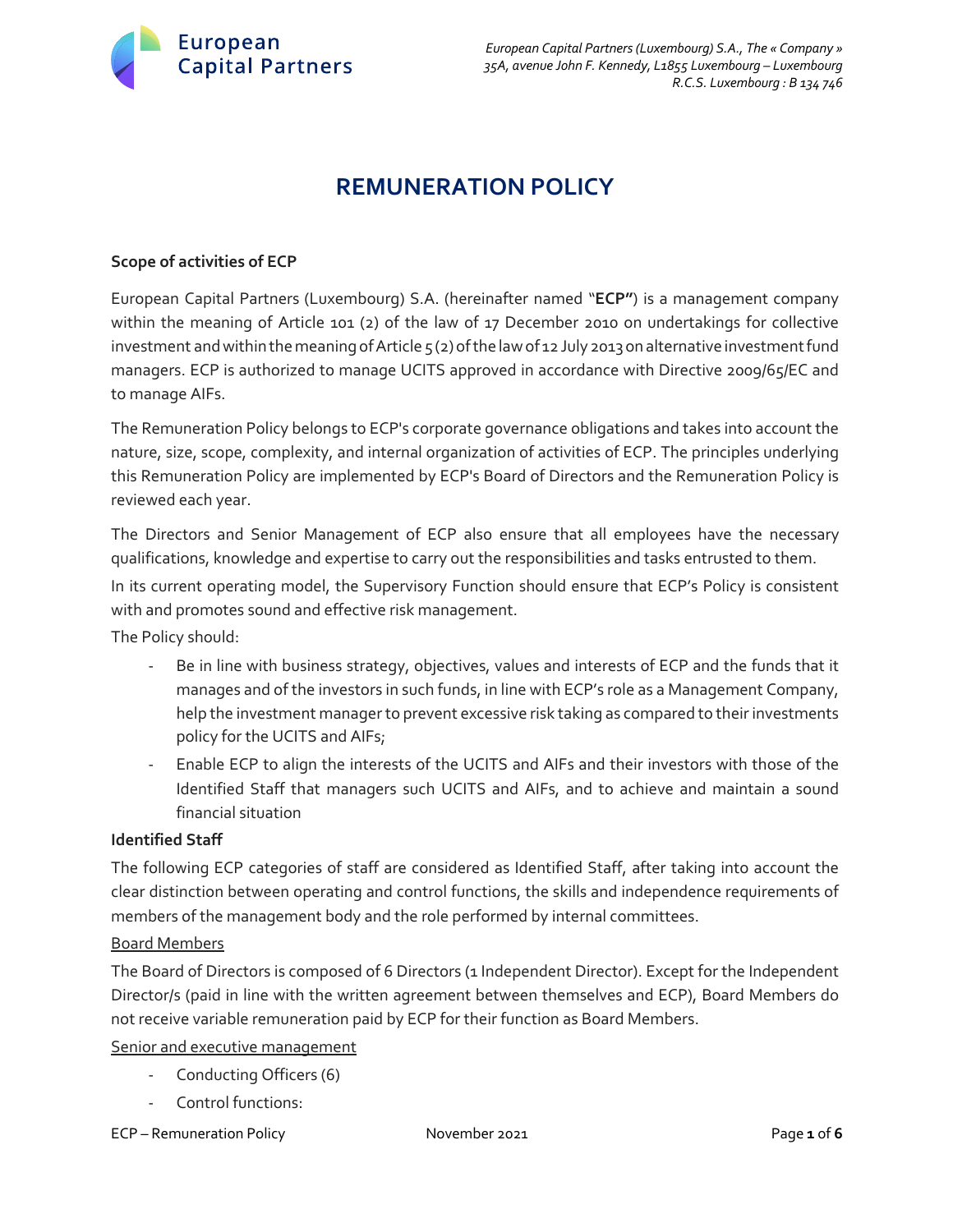

- o Compliance Officer/ Data Protection Officer/ MLRO Manager (1)
- o Risk Manager (1)

ECP (as of November 2021) employs 13 individuals, 6 of whom would fall under the definition of Identified Staff for the scope of the Policy.

All processes and procedures must meet the requirements of current employment legislation, Governance and diversity, equality & inclusion requirements. All processes and procedures will be equitable, fair and auditable. Employees will be treated with courtesy and respect throughout all processes.

All employees involved in the processes and procedures covered by this policy must consider whether their family and other personal relationships create any actual or potential conflicts. For further information please refer to the Conflicts of Interest Policy.

Internal audit is excluded since this function is currently outsourced.

Moreover, given the fact that Sales staff are not able to take decisions on their own to approve new business and cross-selling opportunities, ECP considers that its Sales' activities are limited by upper hierarchy level and do not have an impact on the risk profile of the management company according to UCITS V Law and AIFM Law.

# **Proportionality Principle**

The UCITS V Directive and the ESMA Guidelines envisage that the provisions should operate in such a way as to enable a management company to take a proportionate approach to compliance with a remuneration principle.

In view of the size of the assets underpinning the clients to whom it provides services, as well as the nature of the investment policies and strategies, the complexity and size of its organization, ECP has decided to apply the proportionality principle in light of its own characteristics as Company.

# **Basic Remuneration Principles**

The Policy is consistent with and promotes sound and effective risk management and does prevent risktaking including sustainability risks which is inconsistent with the risk profiles, management regulations or instruments of incorporation of the funds managed by ECP. The Policy is in line with the business strategy, objectives, values and interests of ECP.

The remuneration principles of the present policy apply to any benefit of any type paid by ECP to any amount paid directly by the UCITS itself, including performance fees, and to any transfer of units or shares of the UCITS, made for the benefit of Identified Staff.

Staff members engaged in control functions are compensated in accordance with the achievement of the objectives linked to their functions, independently of the performance of the business areas they control.

Performance and achievement of objectives are assessed by formal annual evaluation, the results of which will contribute to the determination of the remuneration and the level of any discretionary performance bonus.

The employees, at all levels, will be assessed on criteria based on qualitative and quantitative objectives.

ECP – Remuneration Policy November 2021 Page **2** of **6** Fixed and variable components of total remuneration, as described in more detail in the following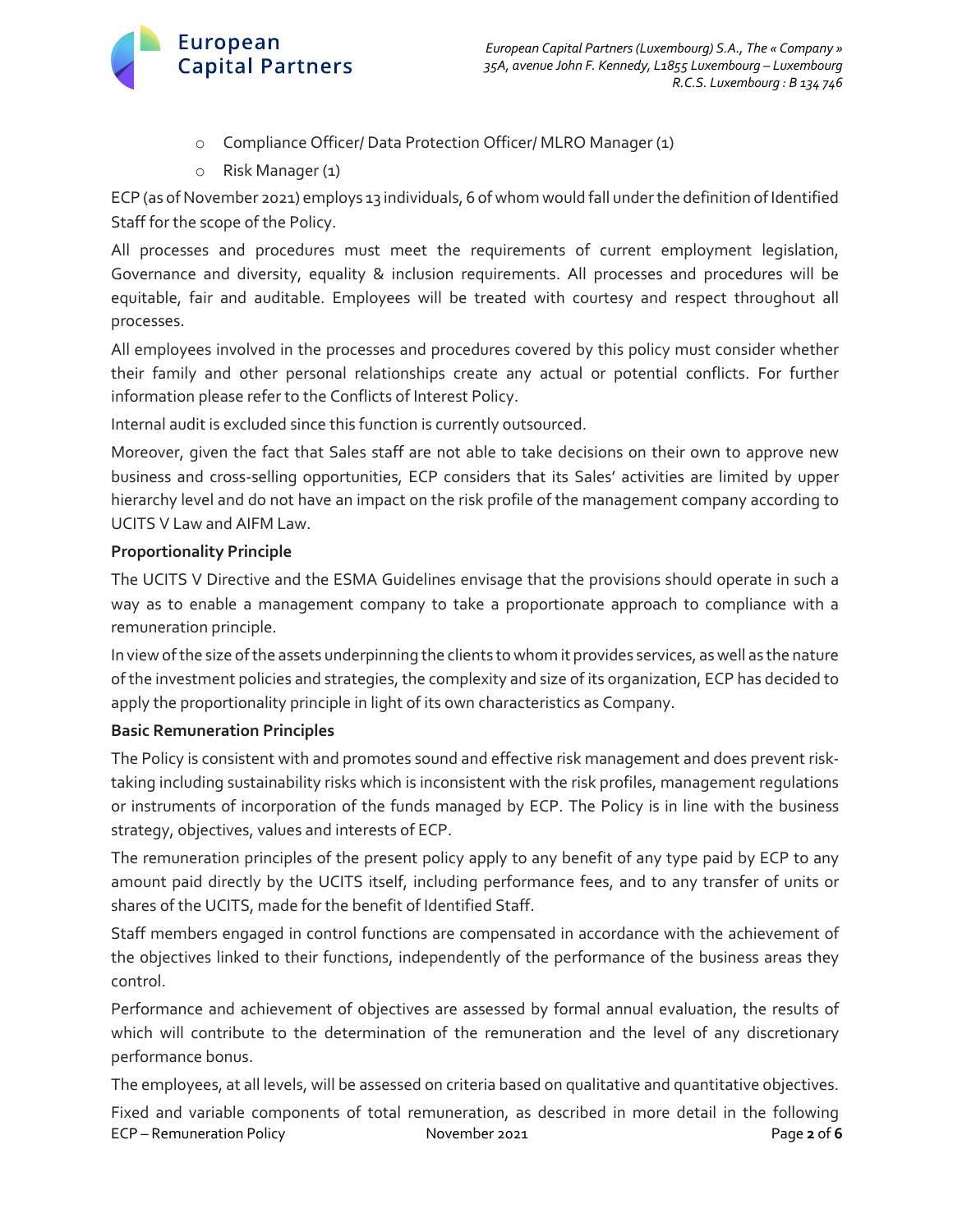

sections, are appropriately balanced and the fixed component represents a sufficiently high proportion of the total remuneration to allow the operation of a fully flexible policy on variable remuneration components, including the possibility to pay no variable remuneration component.

Payments related to the early termination of a contract reflect performance achieved over time and are designed in a way that does not reward failure.

#### **Fixed Remuneration**

Remuneration paid to the Staff including Identified Staff shall be in the form of an annual salary and related benefits. The fixed remuneration will take into consideration the diplomas, the background, the level of Expertise and the salary benchmark for each individual.

The Fixed Remuneration is annually revised.

# **Variable Remuneration/ Deferral/ Clawback**

The variable remuneration may be discretionary or based on a pre-agreed-upon remuneration scheme. If the variable part is discretionary, it is then capped to a 3-month salary. The non-discretionary variable part is correlated with the performance and flows of assets of UCITS and/or AIF structures (the **Funds)**  managed by ECP. In the latter case, the total amount of remuneration is based on a combination of the assessment of the performance of the employee and of the Fund concerned, and of the overall results of ECP. The variable portion is deferred over time; a claw-back scheme is also in place.

#### **Discretionary Bonus**

All Staff, including Identified Staff, may be eligible to receive variable remuneration in the form of a discretionary bonus (the "Discretionary Bonus"), under the terms of their employment contract. Guaranteed variable remuneration is exceptional and awarded only in the context of hiring new staff and only for the first year. The Discretionary Bonus is awarded on the basis of the performance of all staff in respect of performance targets and goals established during the annual performance evaluation process. Each individual will be evaluated on the performance realised and objectives achieved during the end of year review by the Line Manager.

The Discretionary Bonus is paid only if it is sustainable according to the financial situation of ECP as a whole, and is justified according to the performance of ECP and the individual concerned.

The Discretionary Bonus is deferred and may be reduced in the event that ECP is loss-making at time of the Discretionary Bonus (malus). Any Discretionary Bonus awards which have been deferred will be forfeited by the recipient should the employee concerned resign prior to the payment date of the Discretionary Bonus awarded.

In order to ensure the effectiveness of risk alignment, staff members should not buy an insurance contract which compensates them in the event of a downward adjustment in remuneration. As a general rule, however, this would not prohibit insurance designed to cover personal payments such as healthcare and mortgage instalments (provided that the mortgage coverage concerns health-related circumstances that would render the staff member unable to work in an equivalent position), although each case should be judged on its merits.

The requirement not to use personal hedging strategies or insurance to undermine the risk alignment effects embedded in their remuneration arrangements should apply to deferred and retained variable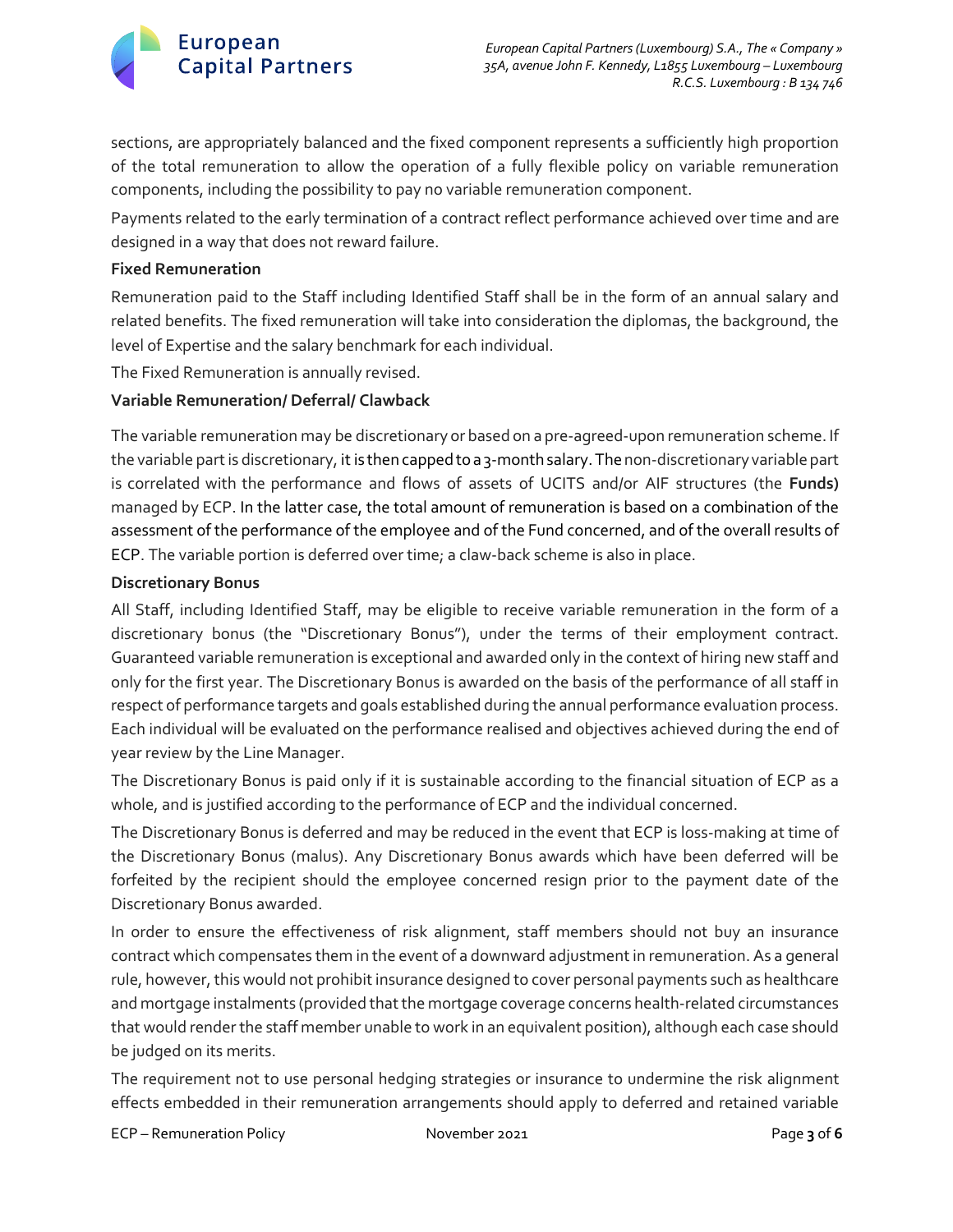

remuneration. Management companies should maintain effective arrangements to ensure that staff members comply with this requirement.

Variable remuneration is not paid through vehicles or methods that facilitate the avoidance of the requirements laid down within the UCITS V Law and the AIFM Law.

### **Ex post incorporation of risk**

ECP reserves the rights to reassess or withhold the amount of variable remuneration allocated ("malus") to its Identified Staff who cannot benefit from the individual proportionality, in the following conditions:

- Evidence of misbehaviour or serious error by the staff member;
- Whether the UCITS/AIFs and/or the management company and/or the business unit subsequently suffers a significant downturn in its financial performance;
- Whether the UCITS/AIFs and/or the management company and/or the business unit in which the staff member works suffers from a significant failure of risk management.

ECP also reserves the rights to demand full or partial repayment from the individual ("clawback") to its Identified Staff who cannot benefit from the individual proportionality, in the following conditions:

- Fraudulent conduct of staff member;
- Misleading information by a staff member;
- Breach of AIFMD/ UCITS V Directive or ESMA Guidelines.

#### **Reporting**

HR will formally report to the Board of ECP in respect of the adherence to the Policy.

# **Roles of Control Functions**

Management companies should ensure that control functions have an active role in the design, ongoing oversight and review of the remuneration policies for other business areas.

Working closely with the Board of Directors and management body, the control functions should assist in determining the overall remuneration strategy applicable to the management company, having regard to the promotion of effective risk management.

The Compliance Officer of ECP analyses how the remuneration structure affects the ECP's Compliance with legislations regulations and internal policies.

The internal Audit function carries out, at least annually, an independent audit of the design implementation and effect of the Policy.

# **Delegated Investment Management Functions**

ECP, having delegated investment management functions, will ensure that Delegates are subject to Regulatory requirements that are equally as effective as those applicable to ECP (e.g. CRD IV, AIFMD or UCITS V and SFDR); or

Appropriate contractual arrangements are in place with the Delegates to ensure that there is no circumvention of the remuneration rules applicable to ECP.

# **Internal Disclosure**

The remuneration policy is accessible to all staff members of ECP upon request. ECP ensures that the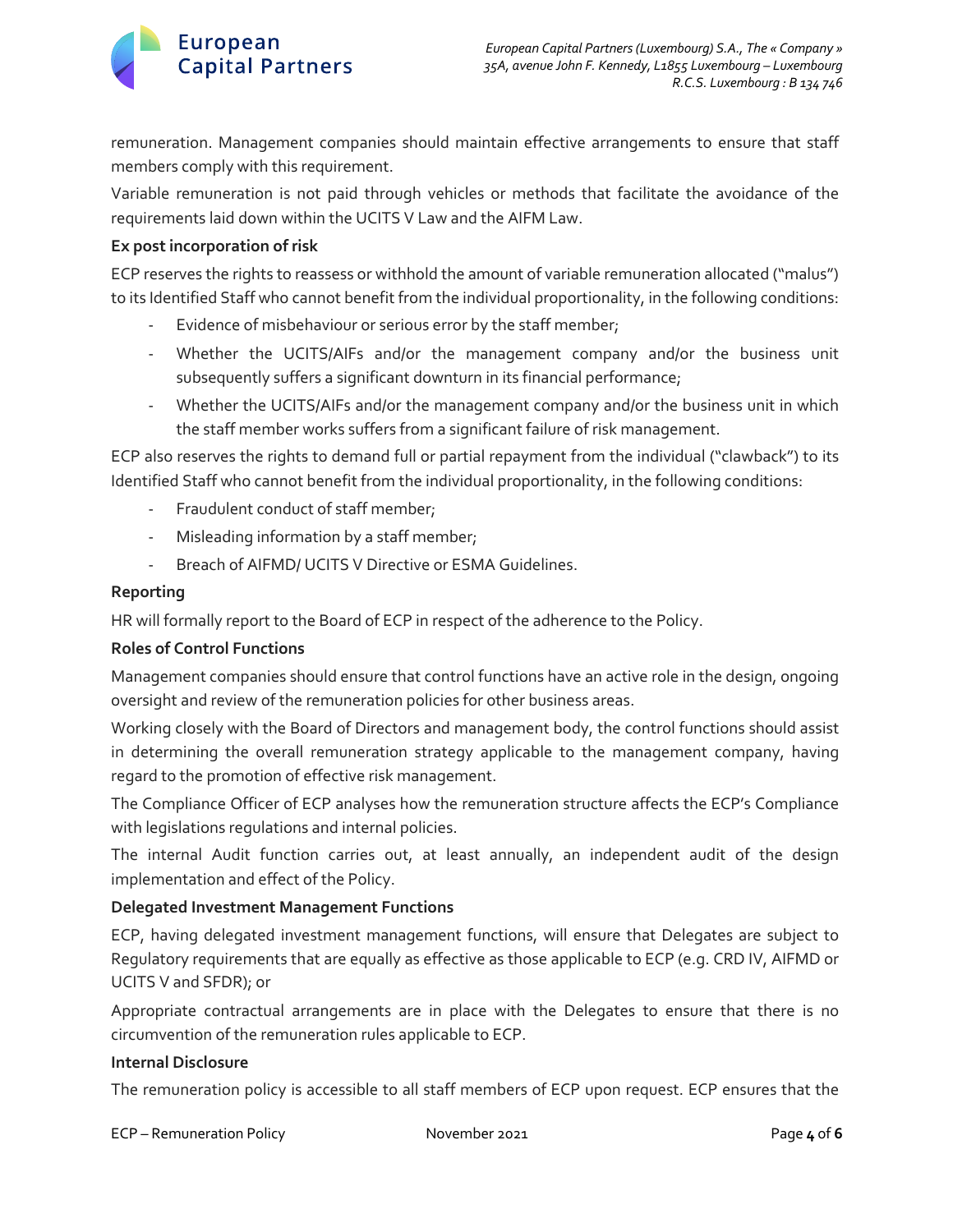# **European Capital Partners**

information regarding the remuneration policy disclosed internally reveals at least the details which are disclosed externally.

The appraisal process should be properly documented and should be transparent to the member of staff concerned.

# **External Disclosures**

Extract of the policy is made available on the website of ECP.

Accounting provisions established to cover the potential cost of any Discretionary Bonus which may be awarded will be disclosed in the notes to the audited financial statements of ECP, in line with applicable Luxembourg accounting practices and laws.

Appropriate and regulatory required disclosures are included not only in the respective Annual reports of UCITS/AIFs, but also in the KIIDs and prospectus of each UCITS funds.

# **Review and update**

The Policy is subject to annual review by the Compliance Officer and the update is performed by HR department of ECP and is presented for approval by the Board of ECP.

The periodic review of the implementation of the remuneration Policy may be, partially or totally, externally commissioned, where appropriate. The Board of Directors remains responsible for the review of the remuneration Policy and for ensuring that the results of the review are followed up. Moreover, the relevant control functions should be closely involved.

# **Conflicts of Interest**

The policy has been designed and implemented in a way to avoid any potential conflict of interest-should nevertheless any potential arise, the implemented Conflicts of Interest Policy of ECP should apply and such potential conflict should be reported to Compliance in order to be logged and properly addressed and mitigated as foreseen in the policy.

# **SFDR Requirements**

As per article 5 of SFDR, Financial Market Participant including UCITS Management Companies and AIFMs, are required to include in their remuneration policies information on how those policies are consistent with the integration of sustainability risks and shall publish that information on their websites. The respect of ECP ESG policy is taken into account when considering variable remuneration of employees and non-respect of ESG policy could have a negative impact on their variable remuneration.

As outlined previously, ECP's employees who are identified as risk-takers under UCITS V and AIFMD are not remunerated (fixed and variable remuneration) based on the performance of the funds under management. Based on the limited impact of variable remuneration of the employees identified as risktakers on the risk profile of the Funds and the nature of the business of the ECP, ECP assessment is that there is no risk of misalignment with the sustainability risks associates with the investment decisions making process of ECP in respect of the Funds.

ECP – Remuneration Policy November 2021 Page **5** of **6** As mentioned above, ECP delegates portfolio management activity to some of its Funds to a qualified portfolio manager. Where the delegation takes place, ECP is ensuring that the portfolio manager adopts remuneration policies and procedures which are consistent with the integration of sustainability risks, when sustainability risks are integrated into the investment decision making process. ECP will perform